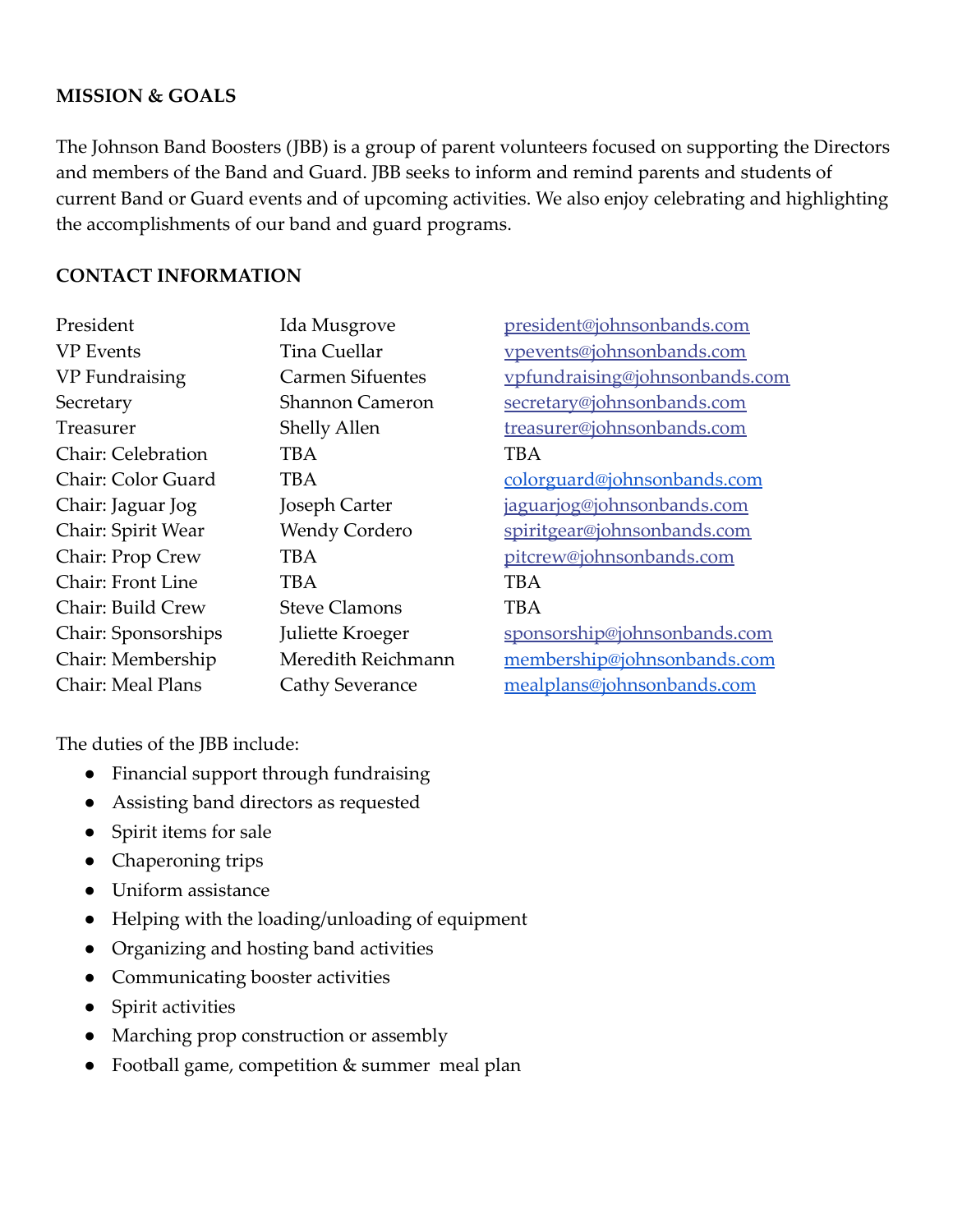

## **DID YOU KNOW THAT BAND IS A SERVICE ORGANIZATION?**

Not only is the band a place for students to grow as musicians but it is an organization in which students learn life-long skills such as team work, time management, and the importance of service to each other, to the school, and to the community at large.

## **HOW CAN I HELP MY STUDENT SUCCEED?**

Probably 95% of the effort required for success in the band program must come from your high-schooler, and will require significant discipline and commitment on his/her part. Here is a list of proven suggestions gathered from the years of experience of several band parents that will help you and your child on your way to a great year.

# **TOP TEN WAYS TO HAVE A GREAT YEAR!**

- 1. Help guide your child's **time management**. Students must use every minute of their day wisely. Help your high-schooler to learn how to set priorities. Band rehearsals and homework will likely fill their free time. While this may seem daunting - your high-schoolers, as others have before them, will find time to make friends and excel in academics!
- 2. Encourage, remind, and offer assistance where appropriate, but **do not do everything for your child**. Taking responsibility is one of the most difficult, but most valuable life skills your child will learn through band membership. Inform your child ahead of time of the consequences of potential misjudgements or inappropriate behavior and then let them handle their schedule and their situations.
- 3. **Be prompt** and encourage your child to be prompt. It is important to your child's development of self-discipline and it is important to the entire band program. Quite often, the tardiness of even one student will hold up an entire rehearsal.
- 4. **Attend band booster meetings**. This is the easiest way to stay up-to-date on band activities, learn of schedule changes, and meet other members of your 'band family'.
- 5. **Be informed!** Read the *band handbook*, *emails* from the band directors and boosters carefully, and sync dates to your calendar. Sign up for *Remind 101*. Refer to the band website and *CHARMS* frequently for dates, events, volunteer information, and other useful information.
- 6. **Communicate** concerns or conflicts to the band directors immediately so that they can be resolved.
- 7. **Volunteer** your time for an activity that interests you. The band boosters need the involvement of every parent! This is also the best way to get to know other students and band parents. Your high-schooler will be aware of your support – just don't expect him/her to acknowledge it! ;-)
- 8. **Participate** in the band's activities by cheering at competitions and half-time performances. It is hard to perform your best to an absent or silent audience.
- 9. **Be flexible**. In the band world, things can change in a minute.
- 10. Keep a **positive attitude**. Find things to compliment or praise. Remember that everything we do and say has an impact on the success of our students and the program.

*To be early is to be on time. To be on time is to be late. To be late is to be left behind!*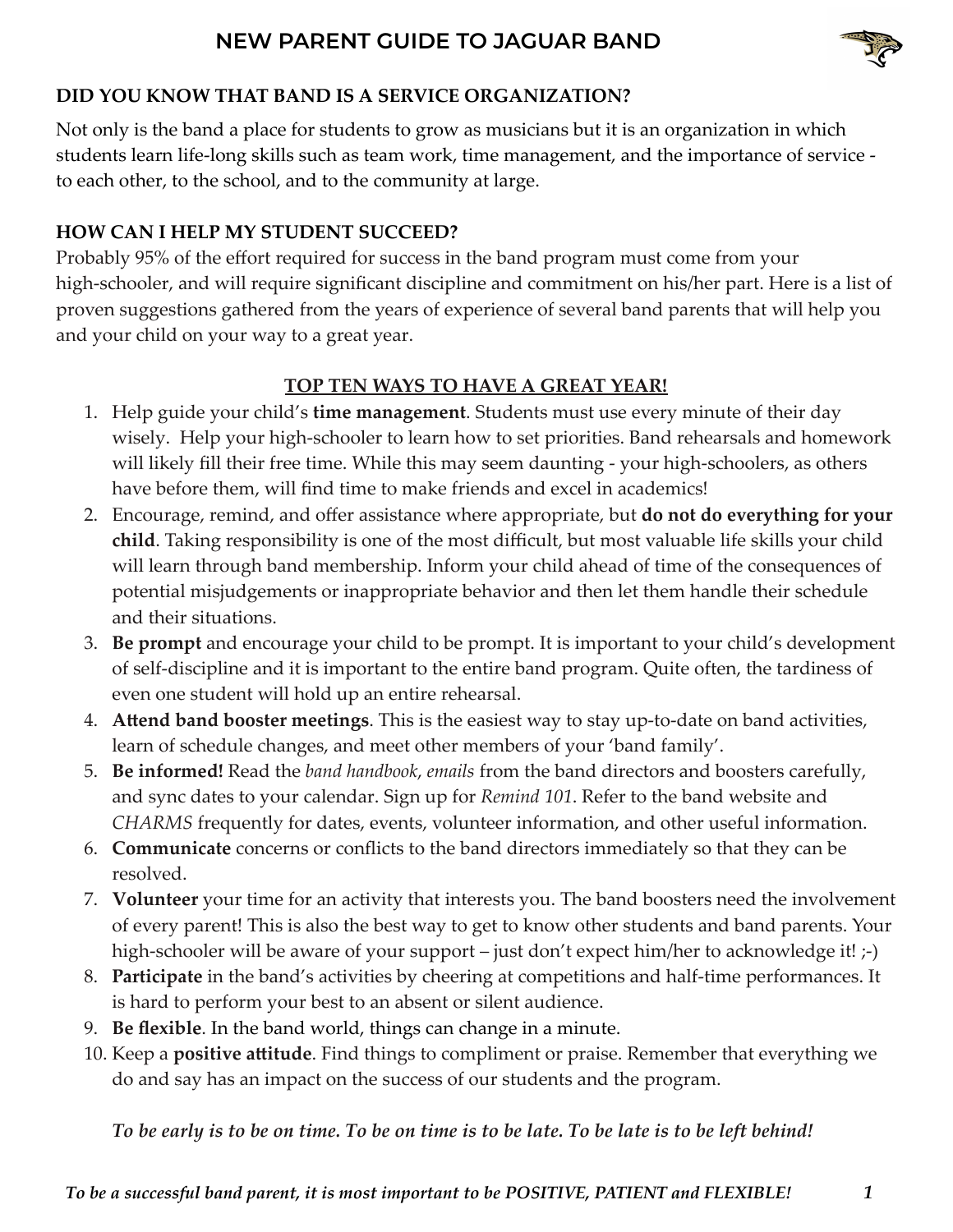

## *COMMUNICATE!*

### *BOOSTER MEETINGS*

Booster meeting dates are notated on the *CHARMS* calendar and are generally held in the JHS band hall. Meetings take approximately one hour.

All families are Band Boosters! Everyone (including aunts, uncles, grandparents, etc.) are invited and encouraged to attend meetings! Input, suggestions, and ideas are always welcome! Attending Booster meetings is the best way to stay informed and contribute to the success of the Jaguar Band.

Please remember that band booster officers, committee chairs, and members are *volunteers*. These volunteers dedicate time outside of their regular work hours to organize efforts and provide services that support the success of the Jaguar Band. Please be patient and understanding.

#### *SYSTEMS*

The band directors and boosters work together to communicate information to all families as far in advance as possible. However, **that is not always possible**. In the band world, things can change in a minute. Maybe a bus is running late; maybe the school has changed a date; maybe the band competition is running early! Remember, to be a successful band parent, it is most important to be POSITIVE, PATIENT and FLEXIBLE!

It is also important to note that your child is now in high school! Directors share information with the students daily during class and/or practice but often are not able to send written information home. Your high school student is expected to communicate updated information with their families!

*We know students don't always pass on information...SO, we highly recommend that families supplement the information your student tells you through the following:*

 $\triangleright$  Follow us on social media!





Johnson Jaguar Band; @JHS\_JaguarBand; johnsonhsband ➢ **Email:** The primary way the band program shares information is through *CHARMS* emails. So please make sure you check the email that you provided to the *CHARMS* system! Go to [www.Charmsoffice.com](http://www.charmsoffice.com/). *CHARMS* contains the band calendar which is maintained and updated by Mrs. Tracye Mendez, JHS Fine Arts Secretary. To log into the parent/student/member area, the school code is: JohnsonJaguarBand. The password is your

students' Hays CISD ID#. Once you log-in it will ask you to change your password.

- ➢ **Website:** [www.johnsonbands.org](http://www.johnsonbands.org) or [www.johnsonbands.com](http://www.johnsonbands.com)
- ➢ **Remind 101:** Sign up by following the directions below and get up to date texts from our band directors regarding announcements or return times from games!
- ➢ **Newsletter:** Jaguar Band Boosters prepare and send out a weekly newsletter in which you will receive a lot of information in preparation for the week ahead. The weekly newsletter is shared via Charms email and Facebook.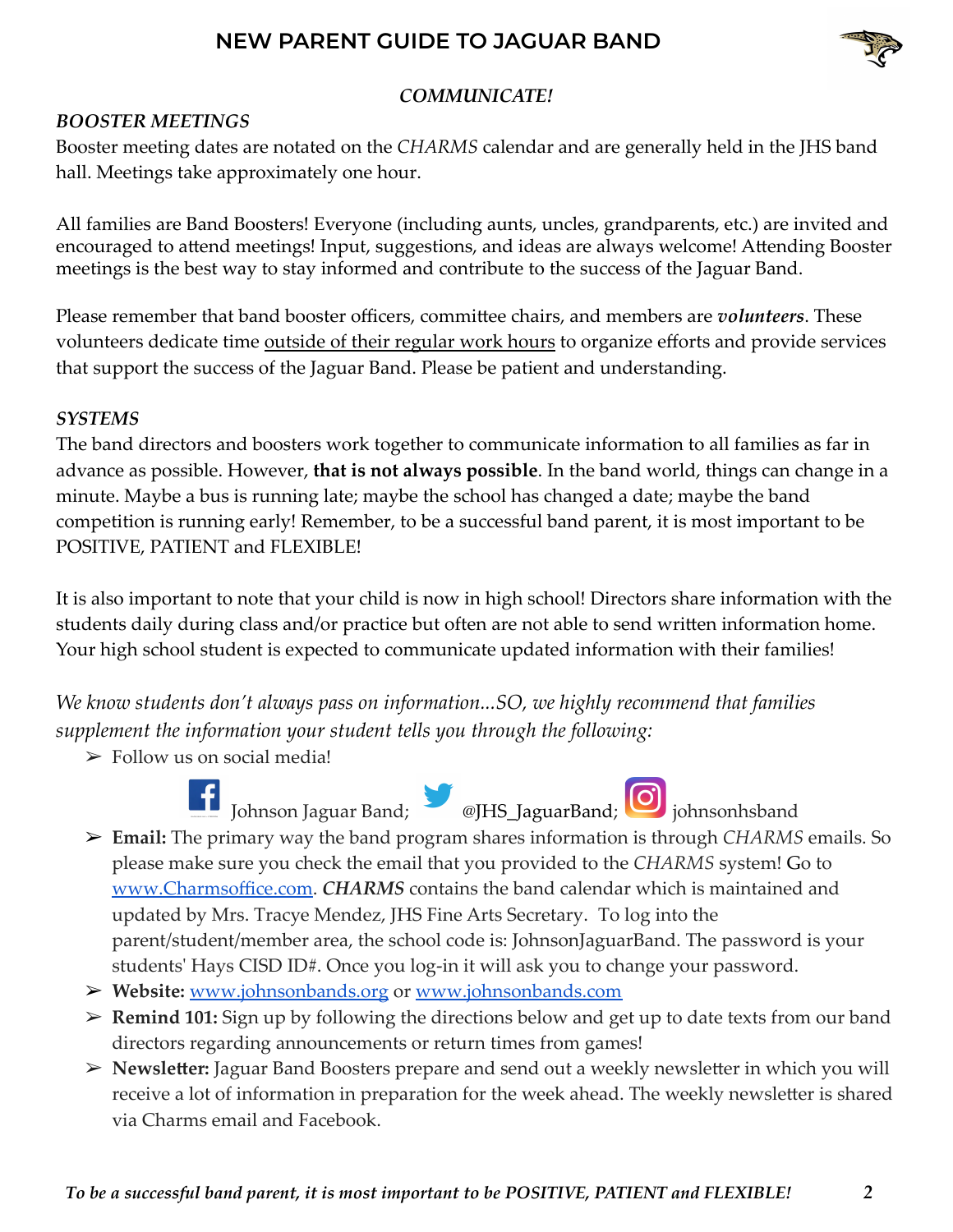

## *VOLUNTEER!*

**Running a competitive program takes an incredible amount of work and dedication from the students, staff and parent volunteers. The Band and Guard could not do what it does without a large parent volunteer base. WE WELCOME PARENT INVOLVEMENT AND THERE IS A ROLE FOR EVERYONE! And it makes the experience a whole lot more fun! So please sign up!**

### **SPIRIT SEND-OFF**

On marching competition days, the Jaguar band community gets together at a designated site to wave signs, etc. as the students pass by on the buses! It is a lot of fun and the students really enjoy it! You can see them waving and smiling as they pass by! Keep a lookout for sign-making parties and times to meet for send off on competition days!

# **HELPFUL INFO AND TIPS FOR PARENTS FALL MARCHING SEASON**

The Jaguar Marching Band consists of three primary sections – the "winds" (brass and woodwinds), the "percussion", and the "colorguard". When you see communications to the "Band" - that includes each of these groups!

# *IT IS IMPORTANT FOR YOUR STUDENT TO ATTEND THE FOLLOWING! MARCHING BAND IS A TEAM SPORT - TO BE SUCCESSFUL WE MUST HAVE EVERYONE PRESENT!*

## **SUMMER BAND**

Summer Band Camp typically starts at the end of July and is **required** for all participants in marching band, guard, and percussion. During the camp, students meet daily according to a set schedule and learn to integrate the music into the new school year's marching program. Students also form new friendships and a sense of unity during this time, creating a foundation for a polished, finished performance.

Please plan carefully around summer band camp and avoid any family travel, dentist, and doctor appointments during this time. Also, remember that the marching field is a classroom! **You are always welcome as a spectator, but please do not come to the field expecting to talk to your child (unless it is an emergency). Feel free to stop by early when you are picking up your student and watch the end of practice. (parking lot by gym)**

# **BEFORE AND AFTER-SCHOOL REHEARSAL**

These rehearsals are required. Please note that the marching field is a classroom! You are welcome as a spectator at any time, but please do not come to the field expecting to talk to your child (unless it is an emergency). **Feel free to stop by early when you are picking up your student and watch the end of practice. (parking lot by gym)**

Directors will try hard to provide practice dates and times on the *CHARMS* calendar. However, practice times may vary. Your student will be informed of changes by the directors. No matter what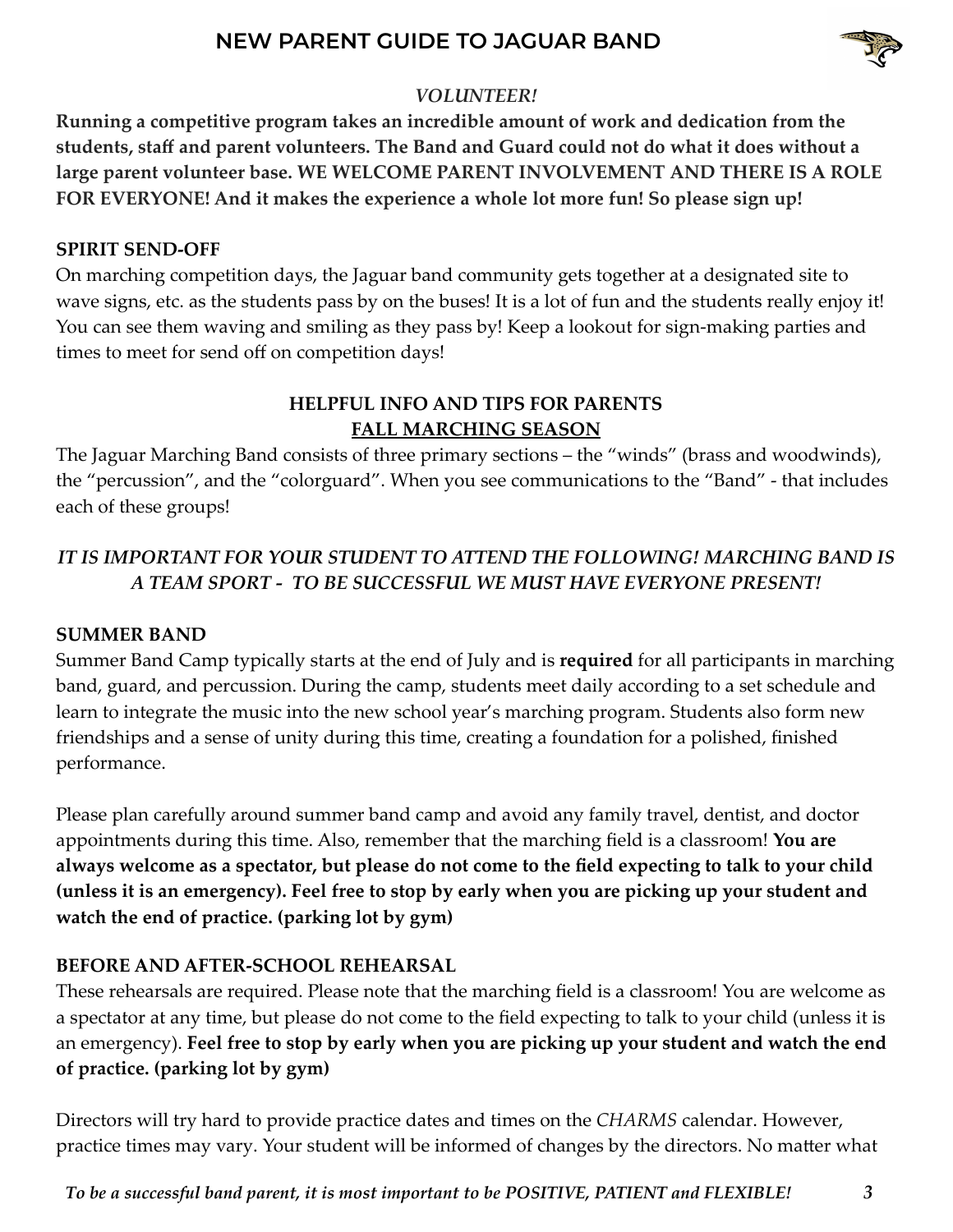

we tell you and what is said on announcements, things may change or get adjusted. **Sometimes you will not know about the changes until the day they happen!** Again, please remember that to be a successful band parent, it is most important to be POSITIVE, PATIENT and FLEXIBLE!

# **CARPOOLING**

The Band Boosters will help facilitate carpooling this year. They will create a carpool sign-up page on the band website to make it easy for you to coordinate carpools. From this list, you will be able to identify band families near you and use their contact information to set up carpools for summer camp or the school year. Be sure to check the list several times as more families have an opportunity to sign-up over the summer. We will also provide a carpool sign-up for parents traveling to competitions - it's always more fun to travel with others!

# **DISMISSAL FROM REHEARSAL**

Directors will maximize UIL practice rules by having students rehearse until the end of rehearsal time. However, please know that sometimes, after rehearsal but before dismissal, it is necessary that directors provide information about the following day, week, or upcoming event. In addition, please know that, before dismissal, it is a tradition that band student leaders (drum major and section captains) lead the students in a closing ceremony chant of spirit and pride! *Dismissal is the time when students are finished with rehearsal and the spirit closing.*

Students must then return to the band hall to properly put up their instruments. This entire process should take no longer than 15-30 minutes. (Depending on how efficient your child is in checking in uniform items) We recommend you schedule your pick up time accordingly. Please note that once students have returned to the band hall, they often linger to chat with their friends before heading out to the pick-up line. If your student is in the Percussion Front Ensemble, add a few more minutes to pick-up time since they have more equipment to move back to the band hall.

# **DISMISSAL AFTER GAMES**

Students are dismissed once they have:

- Listened to announcements from the Directors,
- Put away their instruments and equipment *properly,*
	- Large instruments, guard and percussion must assist in unloading equipment truck.
- Turned in their uniform, hung up *correctly.*

This entire process should take about 30 minutes AFTER arrival back to Johnson HS.

When picking up your student after competitions and away football games, PLEASE do not pull up along the curb along the courtyard area or behind band hall loading area. These are lanes and parking areas that will need to be used by the band trailer and buses. Blocking these points will delay the unloading of the band trailer and the time we all get to go home!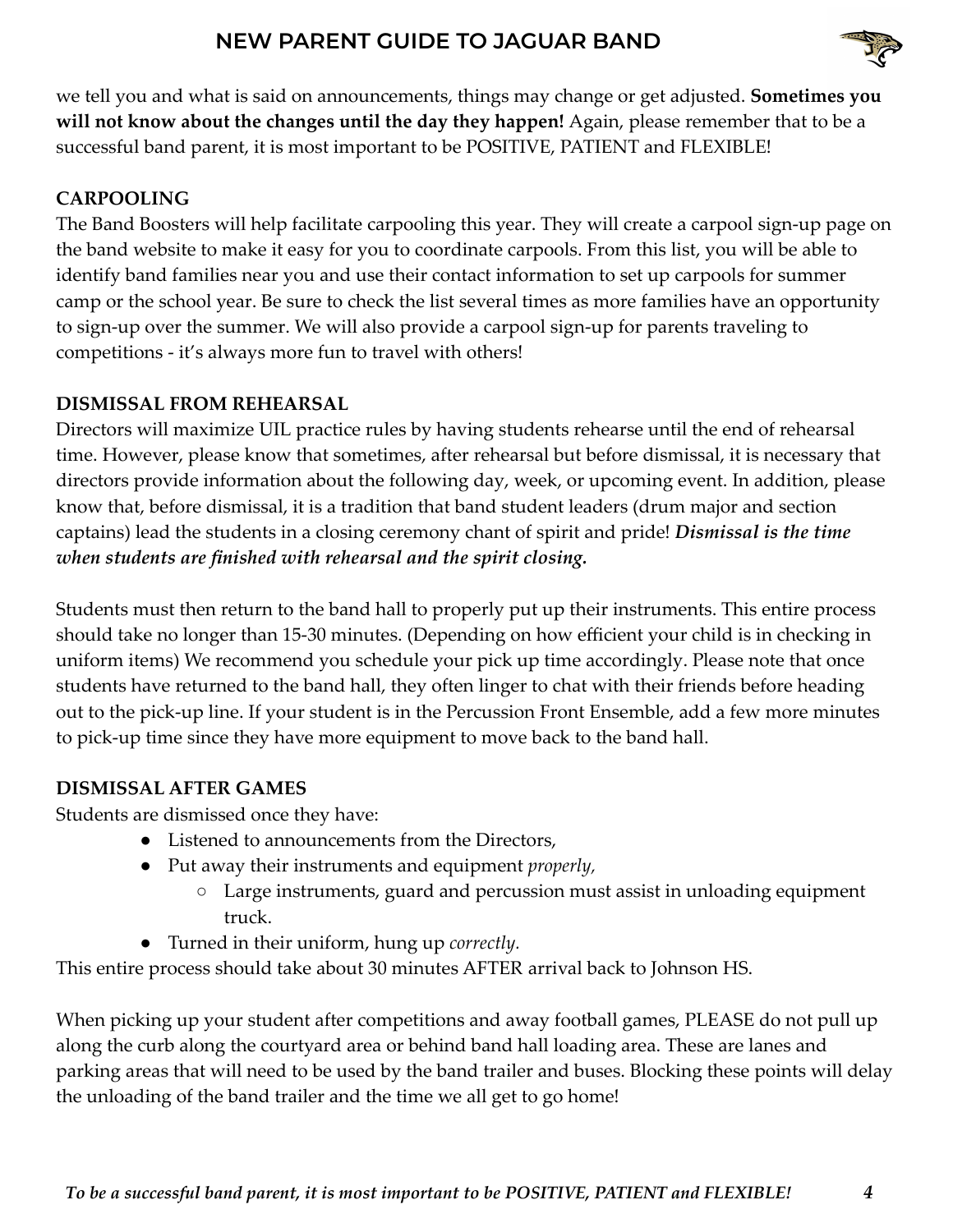

### **MEAL PLANS**

On football game days, students who purchased meal plans will receive their meals and have time to eat before going to the band hall to change into uniforms. If necessary to depart school early for an away game, students will receive a boxed meal to eat en route. At no time will students be allowed to purchase food at the game concession stands nor will they be allowed to bring food into the game or receive food from family or friends during the game. On competition days, we will provide one to two "fast food" meals. Game and competition days can be hectic. They run on a tight and variable schedule, so it can be difficult to get food to your student. Purchasing meal plans for your child is always a great idea! *Volunteers are needed to assist with meal plan service.*

### **FOOTBALL GAMES**

Football games are mandatory. Parents must purchase tickets to attend both home or away games, although game attendance is by no means required. You can pick up your student afterward. For home games this pickup time is generally between 10:30 - 11pm. Away game pick-up times depend on where the game was played and how long it takes the bus to return to school. Stay updated on Remind 101!

### **MARCHING COMPETITIONS aka "Bandtober"**

Please come out and support the students at their games, contests, and performances! It is always more fun for the students to perform to a cheering and supportive crowd! At competitions, look for other Jaguar Marching Band parents and sit with them, even if you don't know them! It makes it much more exciting for the students when they see a group of cheering black and gold! To get live updates on band contests, you can check out [www.live.txbands.com](http://www.live.txbands.com).

UIL - This competition uses judging criteria that covers musicianship (tone and performance) and marching (drill and execution). There are 3 judges. They will assign 1 of 5 ratings: Division I (Superior), Division II (Excellent), Division III (Average), Division IV (Below Average), Division V (Poor) using a UIL rubric. Judges are located in the stands/press box. Times are announced as the competition date gets closer.

FESTIVALS - (Champion Classic, Westlake, Bands of America (BOA)) These festivals use judging criteria that provides separate scores for various categories that include Music performance, Visual effect, General Effect/Design, Percussion, and Auxiliary Unit (color guard). Judges are located both in the stands/press box and on the ground. Each performance time is announced by the host as the competition date gets closer.

### **UNIFORMS - MARCHING SEASON**

### COMPETITION UNIFORM:

*Winds and Percussion:* It has become increasingly common for high school marching bands to wear a show shirt specifically designed to represent the show theme and add to the general effect of the show. These shirts are covered by fees, used primarily for competitions, and are provided by the band program.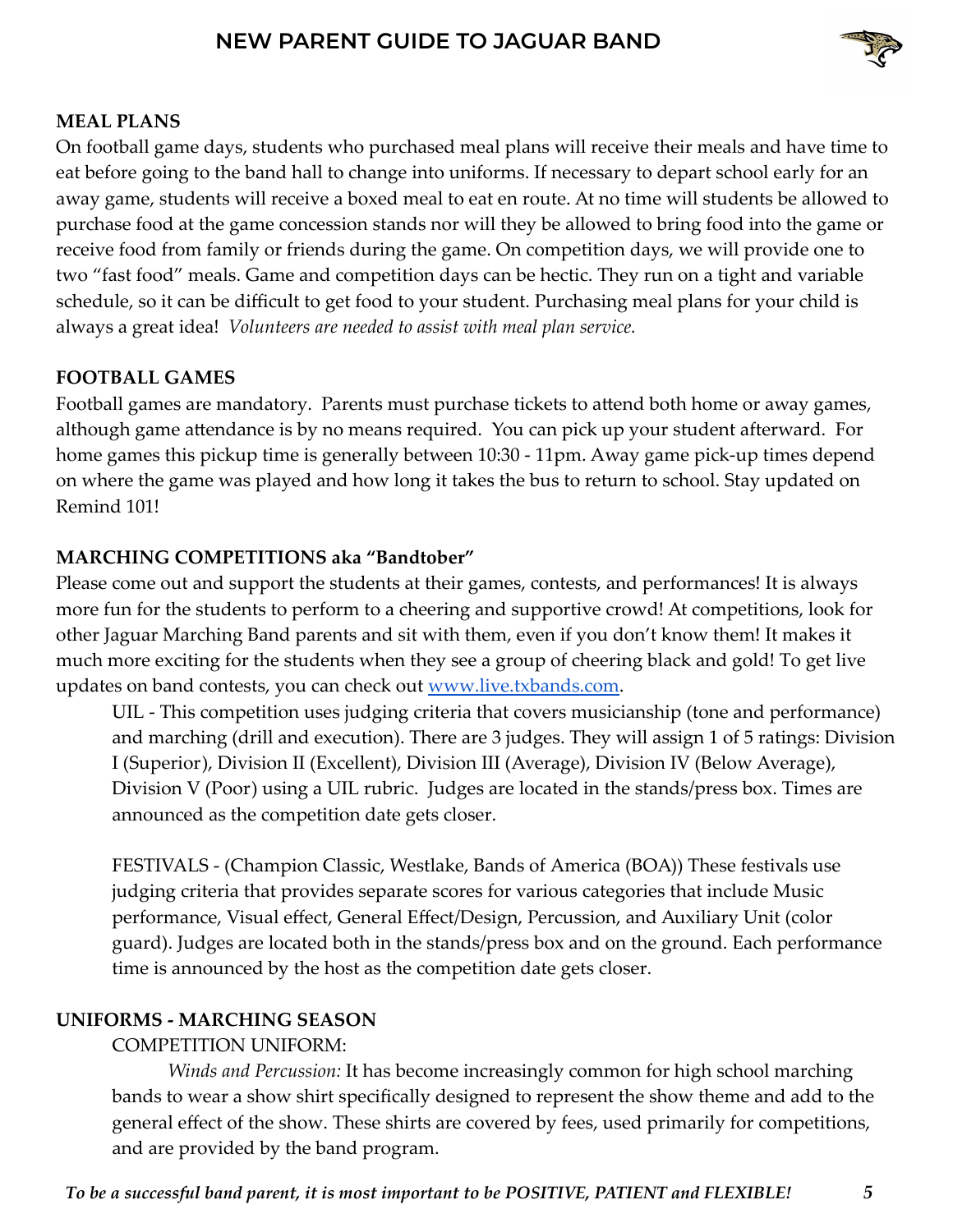

*Color Guard:* It has become increasingly common for high school color guards to wear a full costume, hair and makeup designed to represent the show theme and add to the general effect of the show. Because these are full costumes and not just tops, these costumes are covered by a combination of fees and band funds, used primarily for competitions, and are provided by the band program.

### FORMAL UNIFORM:

*Winds and Percussion:* The uniform issued by the band and kept at the school consists of black overall-like pants, called "bibbers", a band undershirt (2 options - director's choice), jacket, gauntlets, and could include a shako hat with plume and decorative piece. Band fees include the cost of gloves, black band shoes, and the "summer uniform". *Students must purchase LONG black socks, black belt, and black compression shirt and shorts.*

*Color Guard:* The uniform issued by the band and kept at the school consists of the Johnson tunic. Color Guard fees include the cost of shoes, gloves, black capris, and the "summer uniform". The band program owns this uniform.

### SUMMER UNIFORM:

*Winds and Percussion:* This uniform is covered by band fees and is provided by the band program. The uniform includes khaki shorts, black band polo, black cap, and black band shoes.. Summer uniform items that must be purchased by families are black belt and SHORT black socks.

*Color Guard:* This uniform is covered by color guard fees and is provided by the color guard program. Students own this uniform.

## *STUDENT PROGRAMS*

## **LETTER JACKET AWARD SYSTEM**

Receiving a letter jacket is a visible indication of dedication, personal achievement, and loyalty to the goals of the marching band program. Students can earn a jacket before their senior year *(see Band Handbook for point system)* or will be presented a jacket for participating in band or color guard for their full four years (eight semesters). Students who do not participate in band or color guard for their entire Senior year must return their letter jackets before being cleared of obligations.

## **STUDENT LEADERSHIP TEAM (SLT)**

The Student Leadership Team currently includes the drum major, section captains, section leaders, and officers. To become a member of the SLT, students must apply and interview. Interviews are conducted by other directors invited by the Jaguar band directors. When selecting the SLT, band directors consider attitude, attendance, musicianship, participation, academic eligibility, and demonstration of leadership. SLT members must re-apply for positions each year. Please know that as the band grows in size, so too might the SLT and the positions available. Those decisions are at the discretion of our band directors. Application packets will be available in the Spring.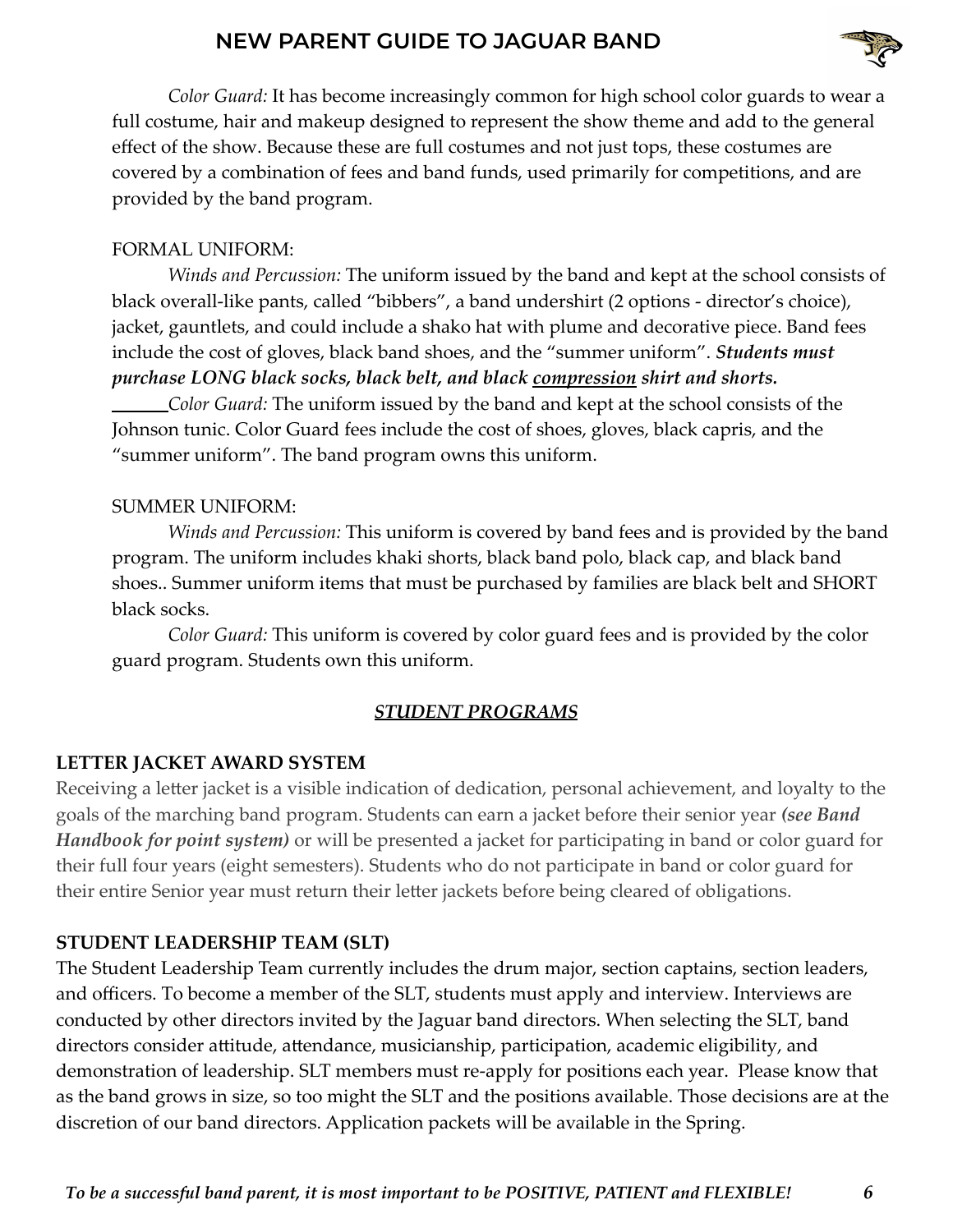

### **BIG BROTHER/BIG SISTER PROGRAM**

This is a program, run by the band student leadership team (SLT), that partners up incoming freshmen with an upperclassman in the band. The older student offers encouragement, support, and advice on how to best navigate band membership. Traditionally, on game days or other special occasions, the "siblings" exchange some type of small gift. These are not elaborate gifts! An ice-cold drink, candy, etc. are all nice gestures!

### **SPRING CONCERT / WINTER GUARD SEASON**

#### **CONCERT BANDS**

During concert band season, students play in different groups: Wind Ensemble, Wind Symphony, and Percussion Ensemble. Students audition for concert band placement in the spring. Although concert performances take place primarily in the spring, concert bands meet every day throughout the school year during their assigned class period.

Extra rehearsals may be called at any time for marching band or concert bands. For example, each ensemble may have a weekly sectional rehearsal during concert season. Flexibility regarding scheduling is important. Your support and understanding is greatly appreciated and is necessary for the success of the program.

### **CONCERT UNIFORMS**

Directors are looking into getting formal concert uniforms from the district so that students do not have to purchase them. Parents will be kept up to date once the district has made its decision.

### **WINTER GUARD**

.

Winter guard is an extracurricular indoor color guard activity (November-April) that is performed in a gymnasium or other indoor arena. Performances make use of recorded music rather than a live band. Please note that there are additional fees for students participating in winter guard.

### **PERCUSSION ENSEMBLE**

Percussion will meet during a separate period in the Spring in order to focus on improving their percussion skills and gaining exposure to challenging and interesting percussion repertoire.

*\*\*Please note that this document is just a helpful guide and that additional information will be communicated and provided as the time nears, including information about band spring trip and band banquet.*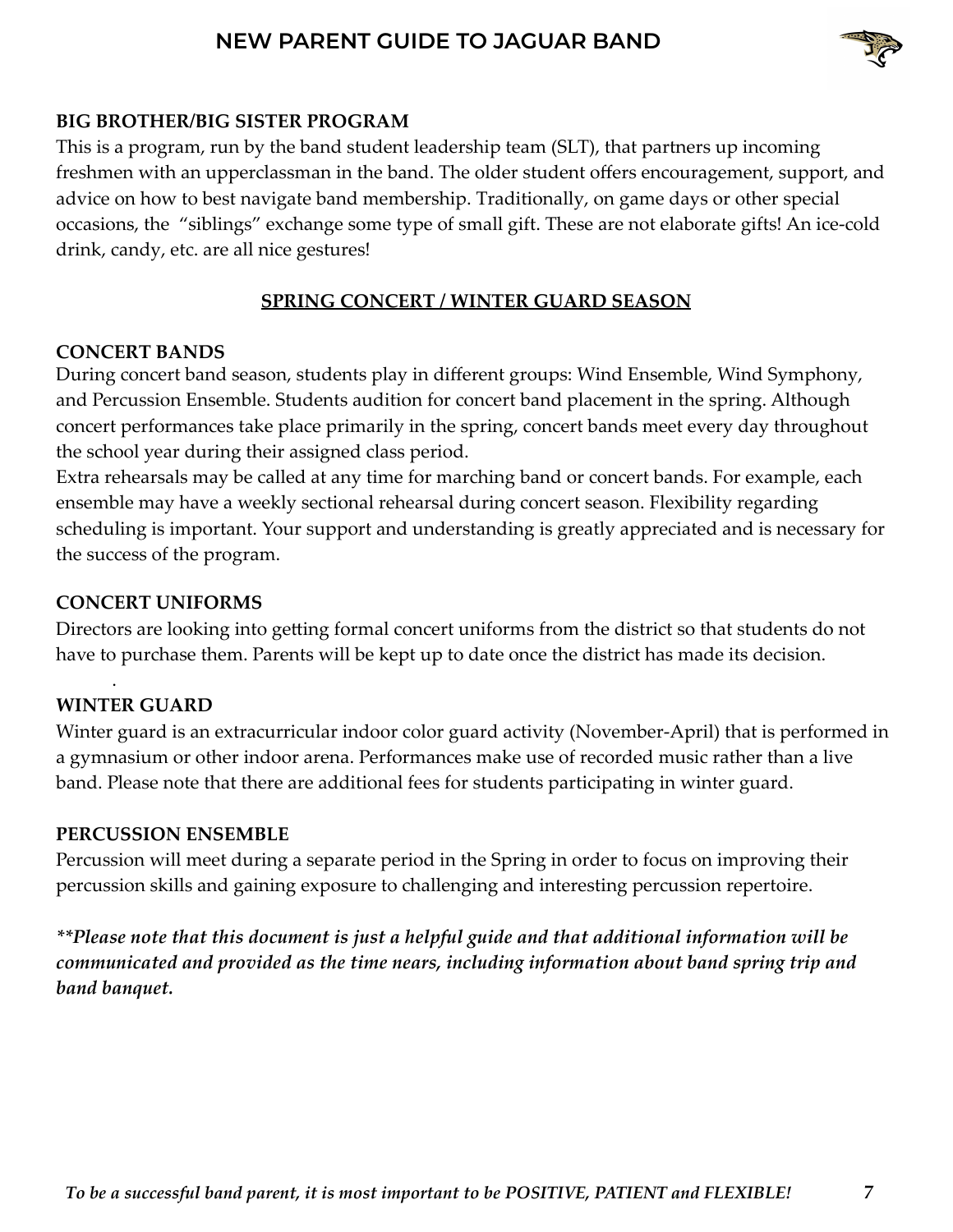



Johnson Band Boosters P.O. Box 333 Buda, TX 78610

## **WHO ARE THE BAND BOOSTERS?**

The band boosters are YOU! And US!

In order to help facilitate efforts, we have an elected board of volunteers and appointed Committee Chairs: *see contact info document*

# **WHAT DO THE BAND BOOSTERS DO? Mission & Goals**

The Johnson Band Boosters (JBB) is a group of parent volunteers focused on **supporting** the Directors and members of the Band and Guard. This support includes the assistance of volunteers and fundraising.

JBB seeks to **inform and remind** parents and students of current Band or Guard events and of upcoming activities.

We also enjoy **celebrating and highlighting** the accomplishments of our band and guard programs.

# **WHERE DOES THE MONEY GO?**

Where does the money go? The funds that are raised pay for many things throughout the school year. A partial list of the events, activities and items which Johnson Band Boosters supports include:

- Marching Shows (Purchase of music, choreography, props)
- Supplemental Instruction (private lessons)
- Technician & Clinician Fees
- Contest Entry Fees (Marching Shows, Region Auditions, UIL, etc.)
- Equipment Needs (Sound systems, projectors, cameras, electronics, musical instruments etc.)
- Transportation
- Leadership Programs
- Uniforms

## *To be a successful band parent, it is most important to be POSITIVE, PATIENT and FLEXIBLE! 8*